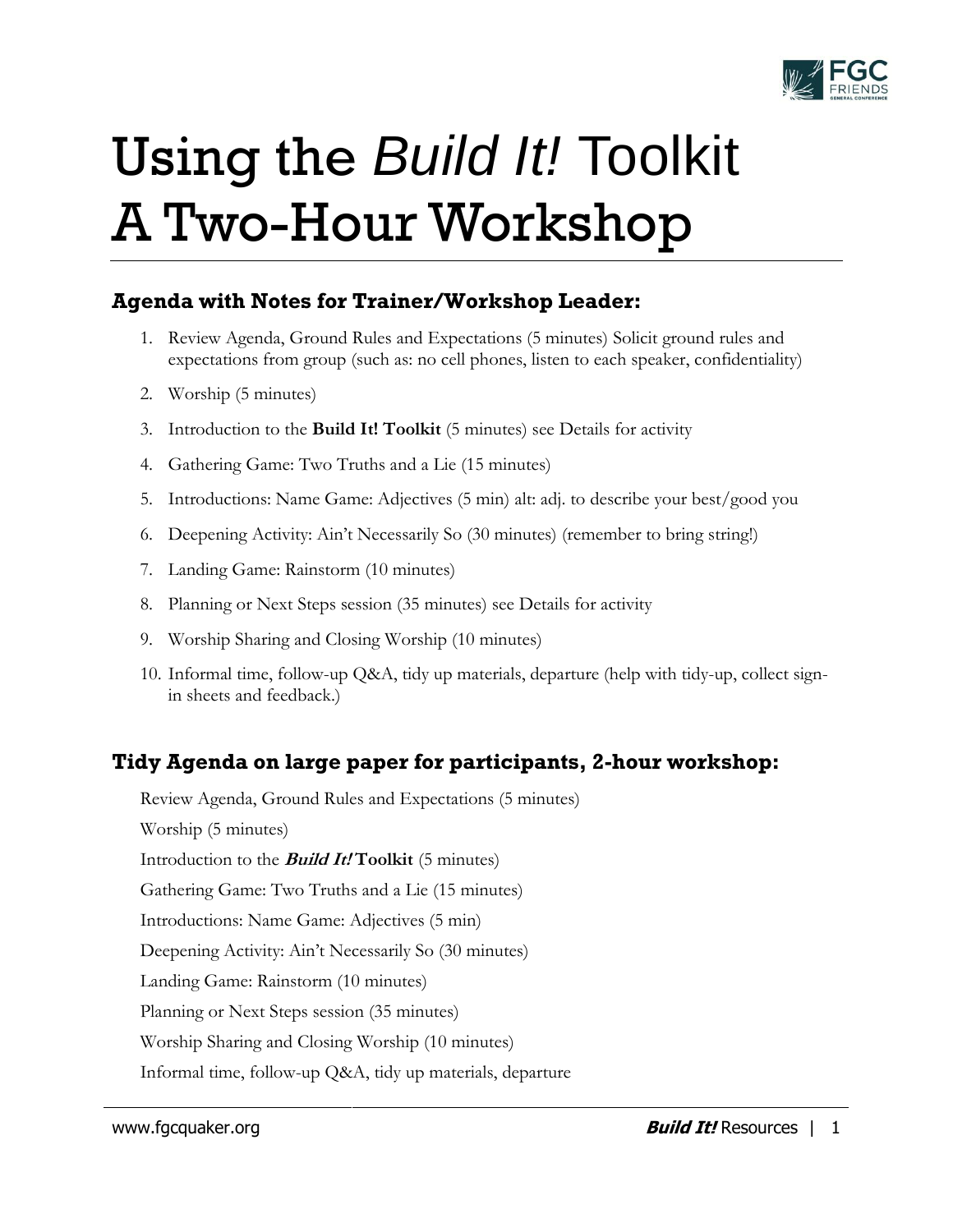

## **Details for activity: Introduction to the** *Build It!* **Toolkit** (five minutes)

#### *Why & What?*

The Youth Ministries Program of FGC has been working for five years on a concern lifted up by meetings that youth and young adults feel a sense of separation from our meetings. In response, FGC's Youth Ministries Program has gathered a compilation of best practices for building youth-included community, which is presented in the book **Build It! A Toolkit for Nurturing Intergenerational Spiritual Community**. This workshop will help your meeting learn to use this resource.

#### *Introduce Trainer*

Make sure to introduce yourself, including your name, meeting affiliation/s, current employment, and why you are presenting this workshop. If you feel that you need to tell a story of how you came to be leading this workshop, please take a few minutes to do so. This can set a very open and comfortable tone for the leader and the participants during the whole workshop.

#### *The Book Itself*

The **Build It! Toolkit** gives practical support to meetings wishing to enhance the involvement of youth and young adults in our meetings, using both spiritual exploration and fun. It includes six chapters and 38 activities. The chapters discuss various intergenerational issues and ways in which meetings can nurture intergenerational spiritual community. Each chapter addresses a different aspect of the challenges we may face and recommends specific small, medium and large activities and projects that a meeting could undertake to bridge generational divides.

The introduction and six chapters cover the topics: using the **Build It! Toolkit,** building intergenerational community, understanding the needs of multigenerational groups, going deeper as a community, the importance of play, growing together through intergenerational work camps (or work days), and nurturing the spiritual gifts of all F/friends. The book includes 12 "How-Tos" which address 12 commonly asked questions on specific aspects of community building, such as how to include younger F/friends on committees and how to stay in touch with F/friends after high school, and which provide clear, specific and helpful suggestions. The 38 activities and games are presented by type, with activities for going deeper; the skit "A Short History of Quakerism in 10 Easy Points" (it's funny and sweet!); and games for gathering people together, icebreakers, learning names, reflection, landing (or centering), and physically energizing the group (such as Wink and Freeze Tag). The publication is available in print and PDF versions through the FGC bookstore, [www.quakerbooks@fgcquaker.org.](http://www.quakerbooks@fgcquaker.org/)

#### *Last Step is First Step*

This workshop will include time to learn and practice some of the activities in the **Build It! Toolkit** as well as time to discern and discuss what actions your meeting community may want to take in moving forward with the information, perspectives, and spiritual sharing you experience during our time together. By using this last part of our time together to discuss what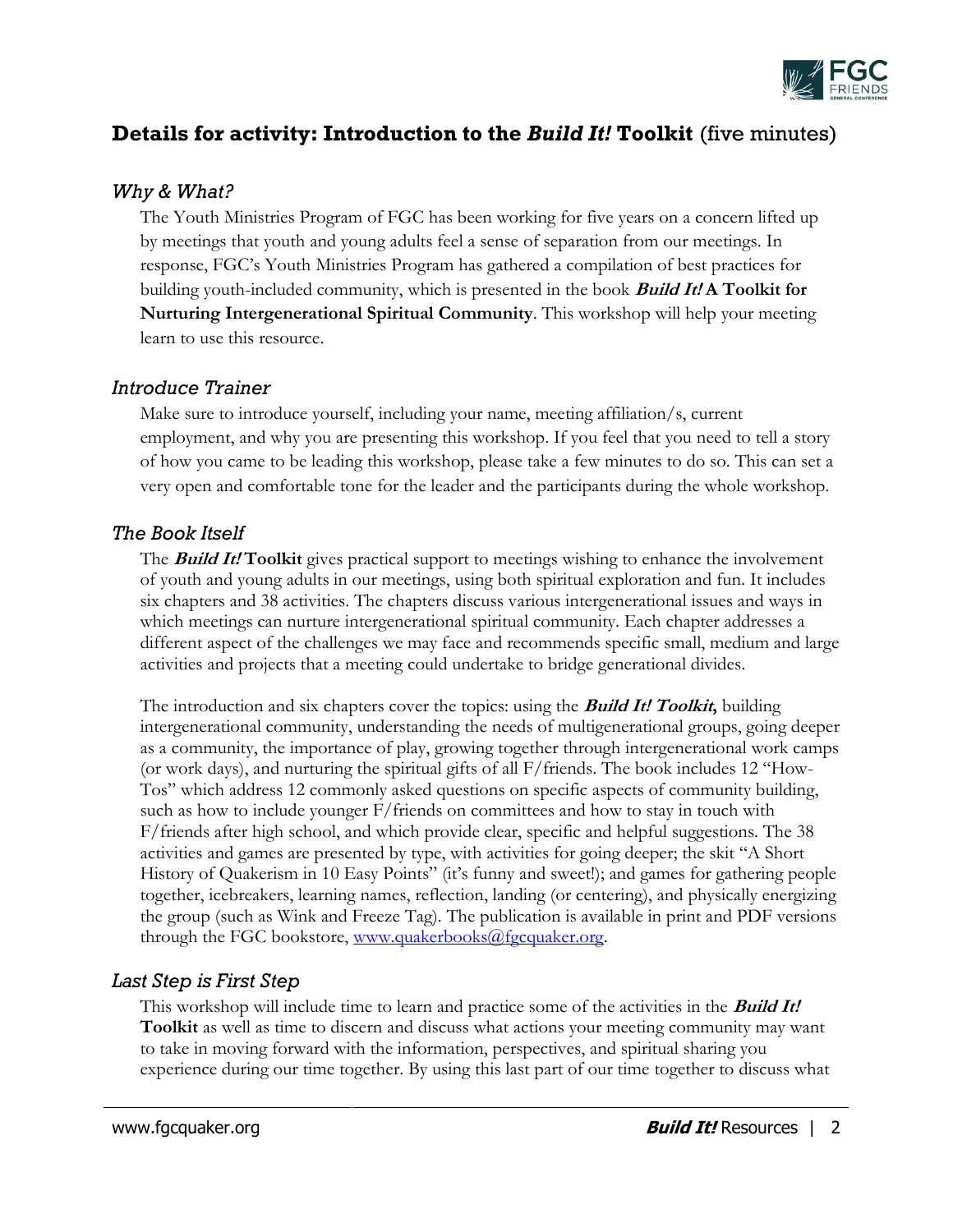

you would like to do in your meeting community, you are taking the first step to implementing what you learn and experience in our time together now to take the first step to using the **Build It! Toolkit** in your meeting community.

### *Questions?*

At this point, do F/friends have questions?